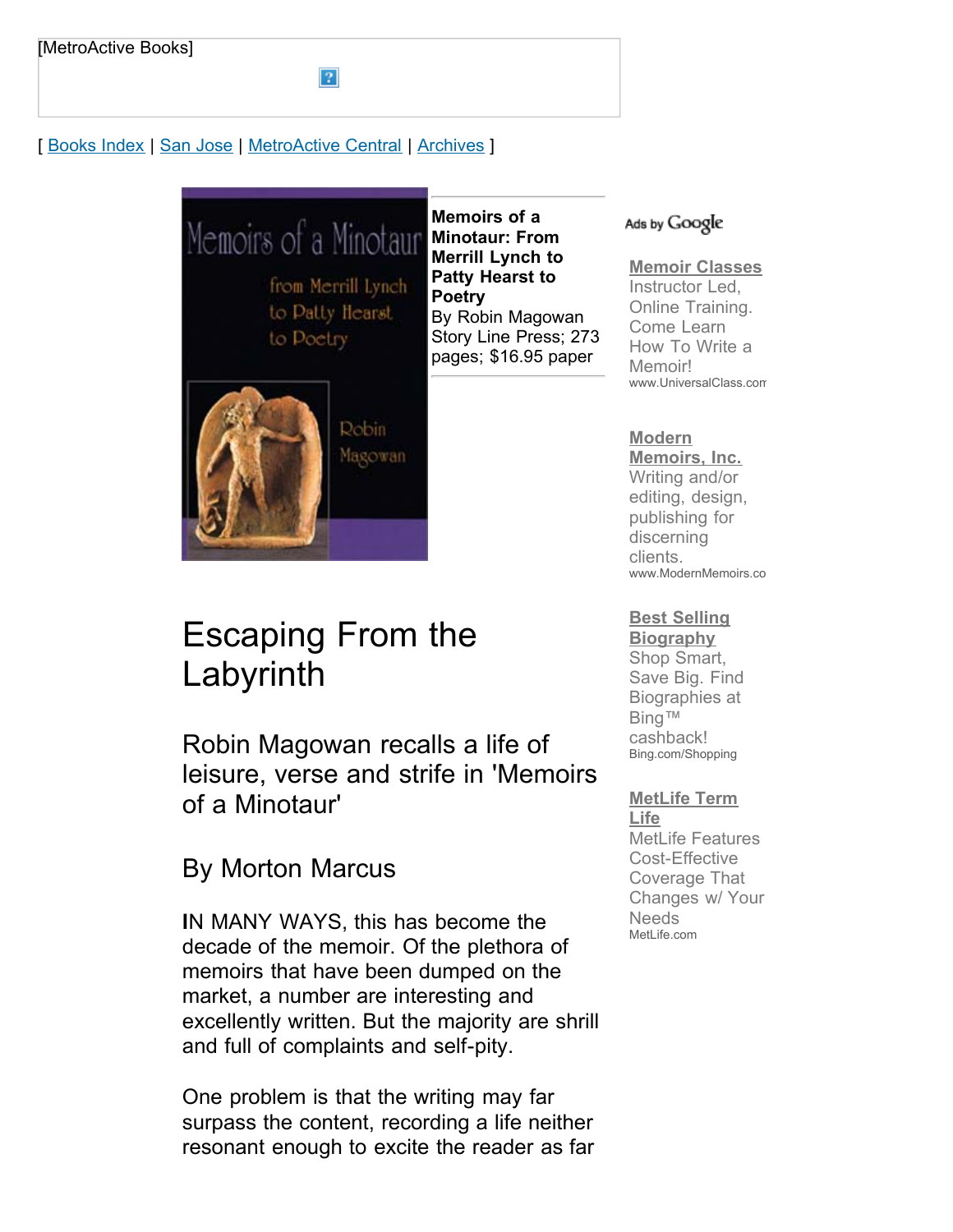as personal implications are concerned nor meaningful enough in terms of the social, political or historical context of the reader's life. Just as damaging, the writing may be merely competent or worse, thereby failing to evoke the world of the writer's experiences.

But what if you were someone who was surrounded and propelled from childhood by a dazzling array of famous people: financiers and corporate kings, literati of the highest order, a Brahmanic family--in short, people who were stars among the rich and famous? And what if later in life you had become a target of a revolutionary group that for more than a year dominated newspaper headlines around the world? And what, finally, if you were a published author of a number of books who had the wit as well as the writing skills to tell the story as it should be told?

Robin Magowan is such a person, and his just-published autobiography, *Memoirs of a Minotaur*, fulfills the potential such a combination of elements promises.

**B**ORN INTO the Fortune 500 family of Charles Merrill (his grandfather and founder of the legendary investment house of Merrill Lynch), Magowan spent his early years shuttling between a fabled five-story Manhattan town-house and his grandfather's Southampton estate, followed by a classic Ivy League education that would have made Jay Gatsby gasp with envy: Exeter, Harvard and advanced degrees from Columbia and Yale, which led to a teaching position at the University of California at Berkeley in the most tumultuous years of the tumultuous 1960s.

Magowan's father was Robert Magowan, a poor working-class boy who is offered by his father-in-law "the choice of running Merrill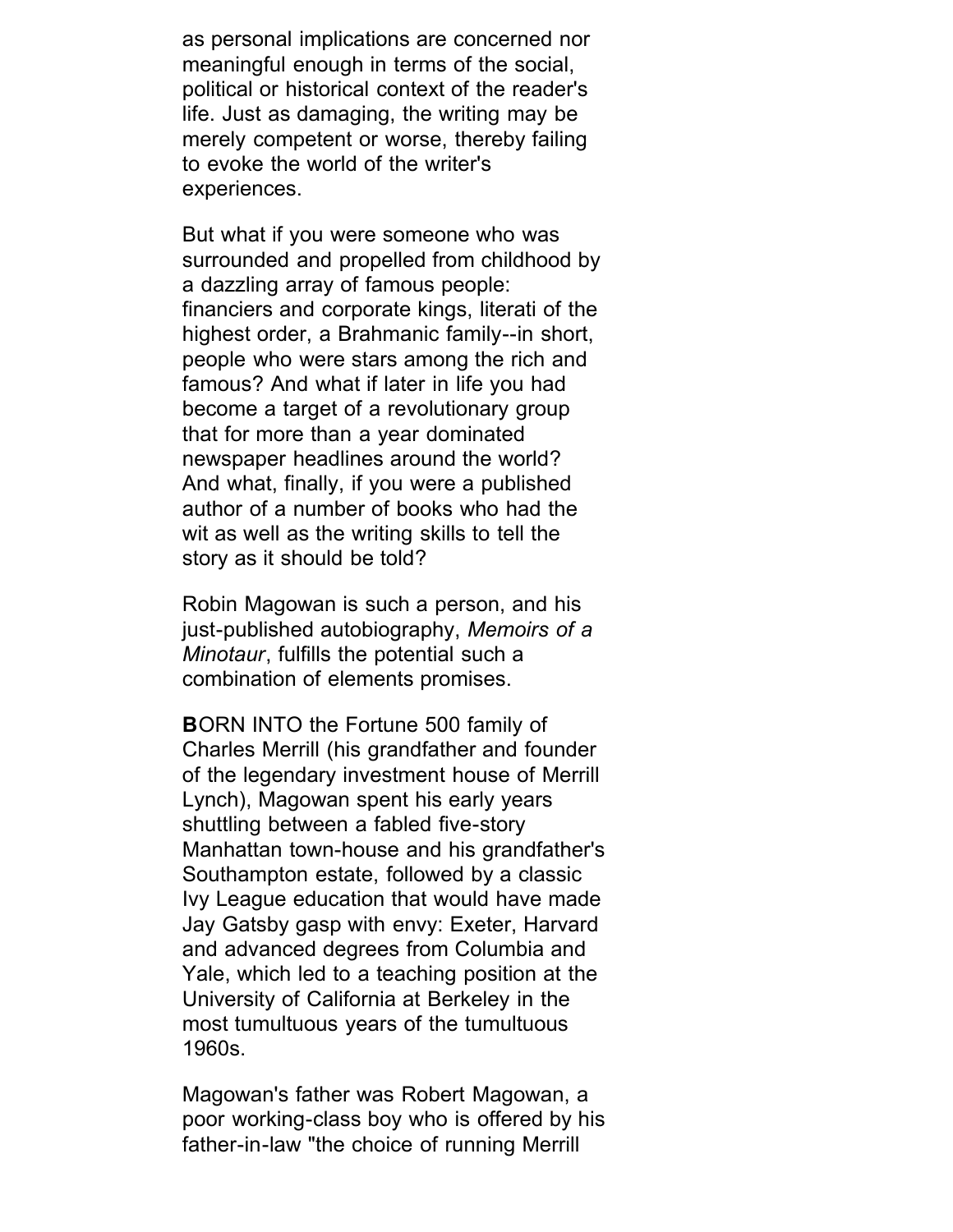Lynch, 'the world's greatest money-making machine,' as I remember him calling it, or Safeway."

Magowan chooses the burgeoning Safeway supermarket chain and creates one of the great corporate fortunes of America from it. He attempts to pull young Robin and his four brothers into his business in order to continue the family dynasty in his name. But Robin's vivacious mother and her brother, Robin's "Uncle Jimmy," show him the life of art and culture--and prevail.

It is a life Uncle Jimmy is well disposed to proselytize, since he was one of the most lauded American poets of the second half of the century: James Merrill, Robin's mentor and cherished friend, who, says Robin, "may have created me out of nothing--the Southhampton vacuity, the dreams darting like dragonflies at my boy's feet."

Magowan includes many trenchant insights and amusing anecdotes about family members, such as this tidbit of maternal extravagance: His parents had just purchased a house in the posh Pacific Heights section of San Francisco, "an elegant palazzo, with its Italianate loggia and breathtaking views of the Bay." Mother "had been in her new house for a while when she noticed that it lacked what was for her a necessity--a cosy nook where she could lunch with a friend. So she acquired the house immediately below her on the hill and had it razed. That allowed her to tack on the 10 feet she needed for a breakfast nook off the dining room. My father could not believe it."

Meanwhile, Magowan's travels take him to Greece, Haiti, pre-Castro Cuba, Samarkand, Bukhara and Southeast Asia, experiences he writes about with much panache and insight in several books (*And Other*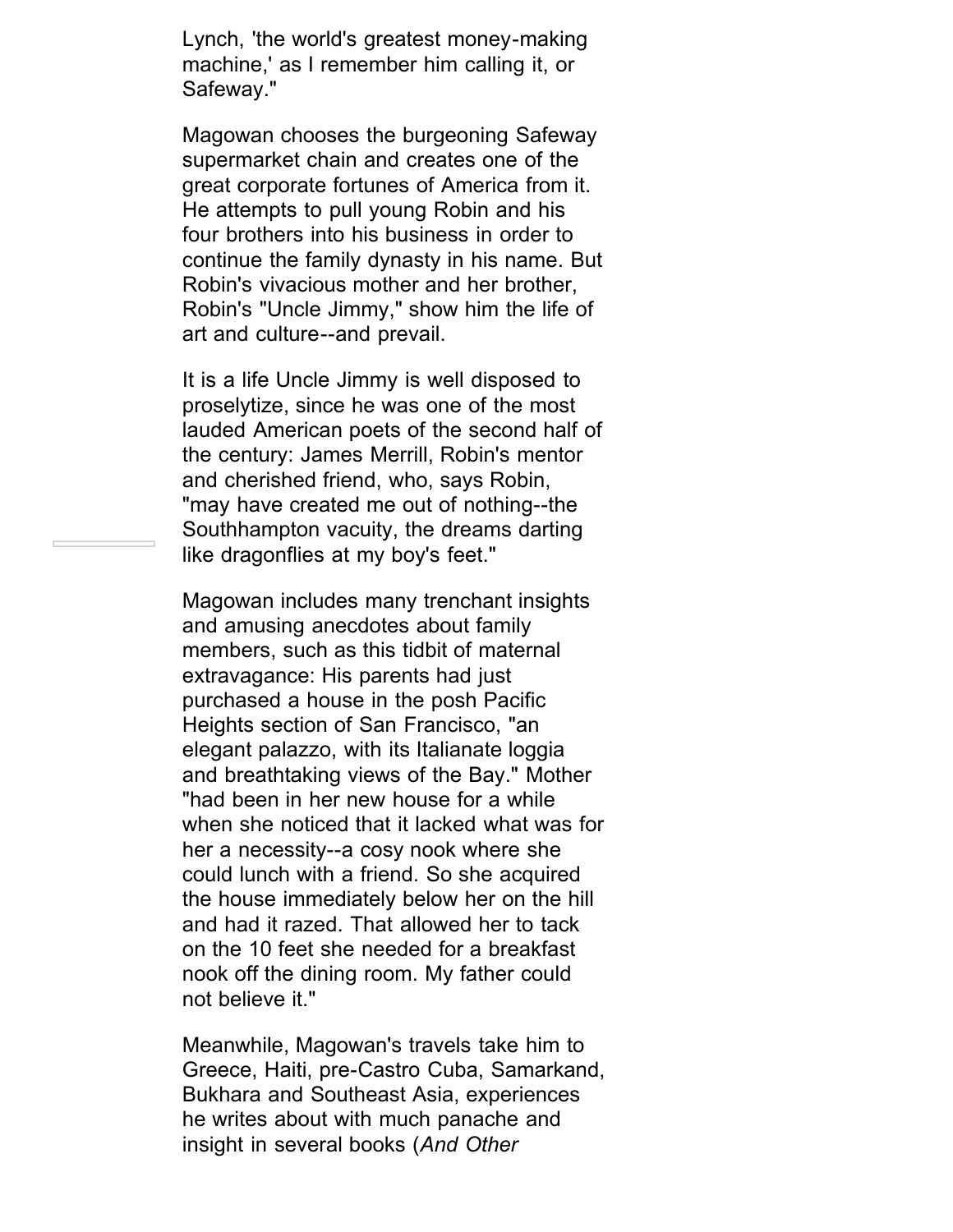*Voyages* and *Fabled Cities: Samarkand, Bukhara, Khiva*), while his love affairs include a torrid, character-transforming relationship with Nancy Ling Perry, who, a year after her liaison with him, becomes the principal architect of the Symbionese Liberation Army, the revolutionary outlaws who kidnapped and brainwashed Patty Hearst and targeted Robin and his father as their next victims.

About Perry's death in a nationally televised police siege in L.A., Magowan writes, "It was not a flick of the dice that brought Ling to the SLA and the SLA to Watts, but something intensely willed. Death, for most of us, cannot be completion. ... But for Ling, pausing to reload, I think it was."

And later he elaborates almost elegiacally: "It is the absences, the things we didn't talk about, that still haunt me. Her suicidal yearnings, for one. ... The affliction of the ghetto was not the source of her pain, but a disease was, and it could and should have been treated."

**B**ESIDES BEING an absorbing story teeming with exotic locales and bigger-thanlife people, *Memoirs of a Minotaur* is a historical document of rare candor and eloquence, evoking life among the upper classes in the 1930s, '40s and '50s and the drug-drenched, mind-expanding, politically explosive years of the 1960s and '70s.

Of his return to Berkeley in 1971, the year after the abortive marches against U.S. involvement in Cambodia, Magowan notes that it was a "much darker town than the Berkeley of the mid-sixties. Everyone I knew now felt powerless to stop the war and powerless to transform the globe; two actions which, only a few years earlier, had looked not only possible, but inevitable."